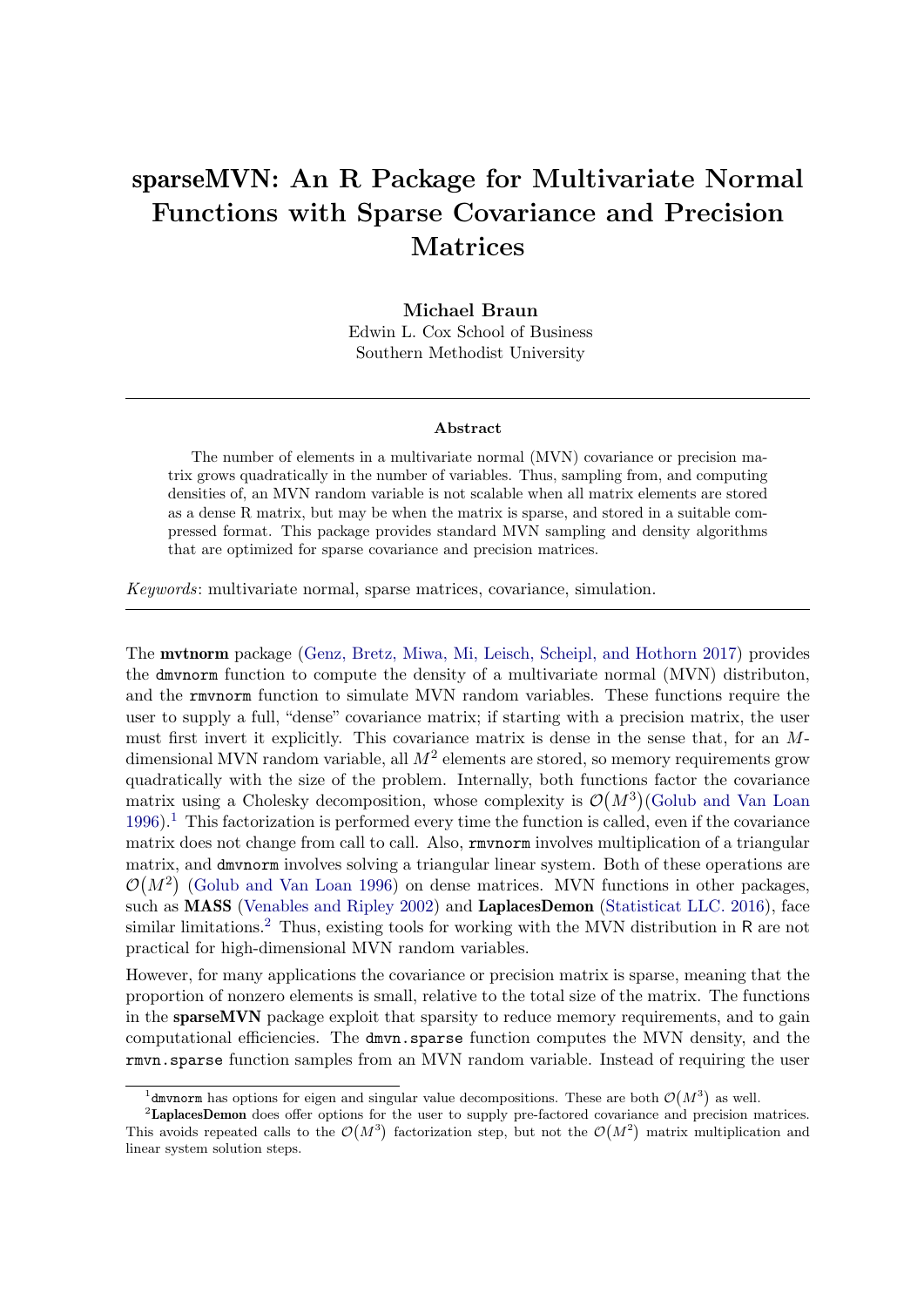#### 2 sparseMVN

to supply a dense covariance matrix, dmvn.sparse and rmvn.sparse accept a pre-computed Cholesky decomposition of either the covariance or precision matrix in a compressed sparse format. This approach has several advantages:

- 1. Memory requirements are smaller because only the nonzero elements of the matrix are stored in a compressed sparse format.
- 2. Linear algebra algorithms that are optimzed for sparse matrices are more efficient because they avoid operations on matrix elements that are known to be zero.
- 3. When the precision matrix is initially available, there is no need to invert it into a covariance matrix explicitly. This feature of sparseMVN preserves sparsity, because the inverse of a sparse matrix is not necessarily sparse.
- 4. The Cholesky factor of the matrix is computed once, before the first sparseMVN function call, and is not repeated with subsequent calls (as long as the matrix does not change).

The functions in sparseMVN rely on sparse matrix classes and functions defined in the Matrix package [\(Bates and Maechler](#page-9-0) [2017\)](#page-9-0). The user creates the covariance or precision matrix as a sparse, symmetric dsCMatrix matrix, and computes the sparse Cholesky factor using the Cholesky function. Other than ensuring that the factor for the covariance or precision matrix is in the correct format, the **sparseMVN** functions behave in much the same way as the corresponding mvtnorm functions. Internally, sparseMVN uses standard methods of computing the MVN density and simulating MVN random variables (see Section [1.1\)](#page-1-0). Since a large proportion of elements in the matrix are zero, we need to store only the row and column indices, and the values, of the unique nonzero elements. The efficiency gains in sparseMVN come from storing the covariance or precision matrix in a compressed format without explicit zeros, and applying linear algebra routines that are optimized for those sparse matrix structures. The Matrix package calls sparse linear algebra routines that are implemented in the CHOLMOD library [\(Chen, Davis, Hager, and Rajamanickam](#page-9-1) [2008;](#page-9-1) [Davis](#page-10-4) [and Hager](#page-10-4) [1999,](#page-10-4) [2009\)](#page-10-5).

# 1. Background

Let  $x \in \mathbb{R}^M$  be a realization of random variable  $X \sim \textbf{MVN}(\mu, \Sigma)$ , where  $\mu \in \mathbb{R}^M$  is a vector,  $\Sigma \in \mathbb{R}^{M \times M}$  is a positive-definite covariance matrix, and  $\Sigma^{-1} \in \mathbb{R}^{M \times M}$  is a positive-definite precision matrix.

The log probability density of  $x$  is

$$
\log f(x) = -\frac{1}{2} \left( M \log(2\pi) + \log |\Sigma| + z^{\top} z \right), \quad \text{where } z^{\top} z = (x - \mu)^{\top} \Sigma^{-1} (x - \mu) \tag{1}
$$

## <span id="page-1-0"></span>1.1. MVN density computation and random number generation

The two computationally intensive steps in evaluating  $\log f(x)$  are computing  $\log |\Sigma|$ , and  $z^{\top}z$ , without explicitly inverting  $\Sigma$  or repeating mathematical operations. How one performs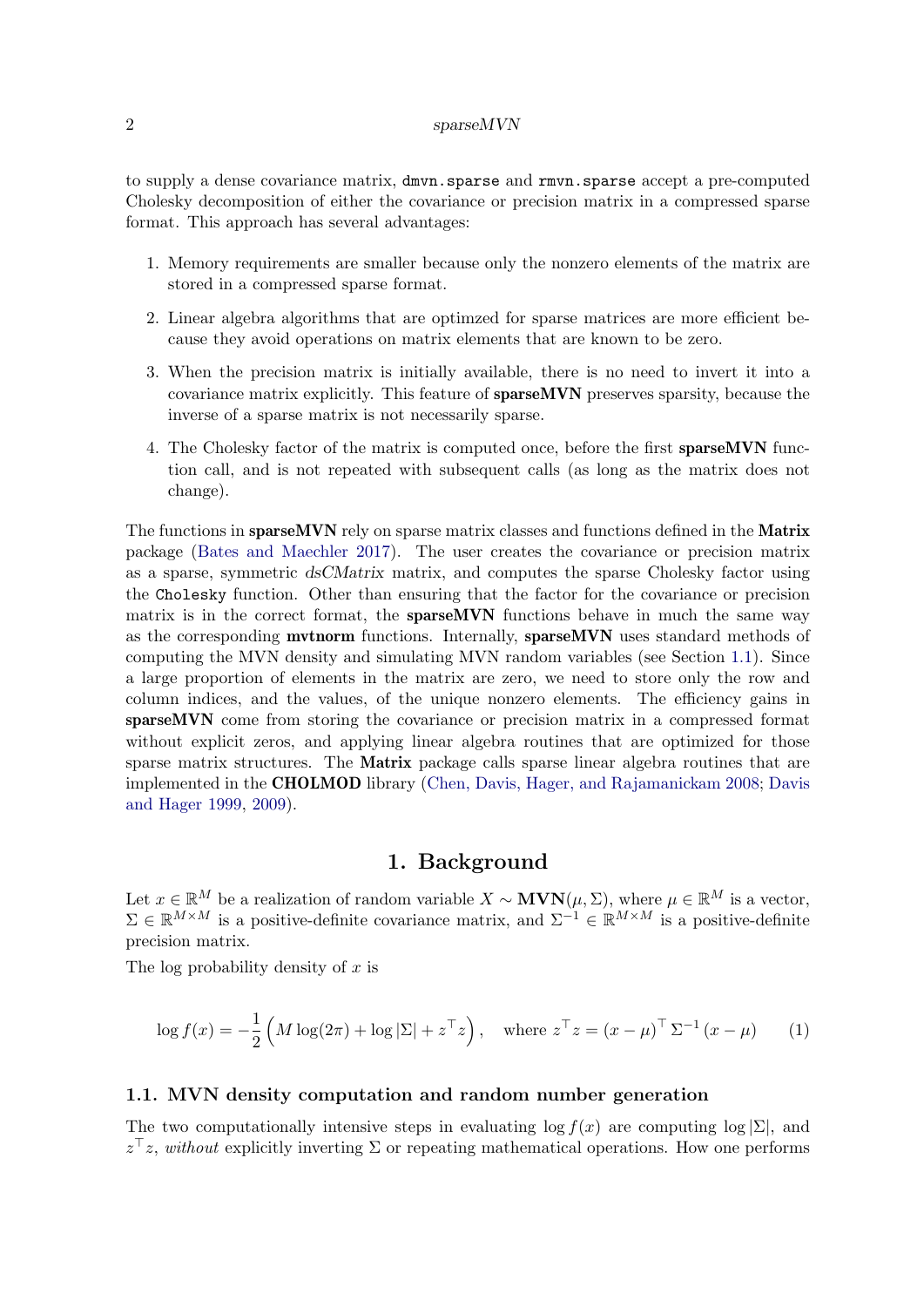#### Michael Braun 3

these steps *efficiently* in practice depends on whether the covariance matrix  $\Sigma$ , or the precision matrix  $\Sigma^{-1}$  is available. For both cases, we start by finding a lower triangular matrix root:  $\Sigma = LL^{\top}$  or  $\Sigma^{-1} = \Lambda \Lambda^{\top}$ . Since  $\Sigma$  and  $\Sigma^{-1}$  are positive definite, we will use the Cholesky decomposition, which is the unique matrix root with all positive elements on the diagonal. With the Cholesky decomposition in hand, we compute the log determinant of  $\Sigma$  by adding the logs of the diagonal elements of the factors.

$$
\log |\Sigma| = \begin{cases} 2 \sum_{m=1}^{M} \log L_{mm} & \text{when } \Sigma \text{ is given} \\ -2 \sum_{m=1}^{M} \log \Lambda_{mm} & \text{when } \Sigma^{-1} \text{ is given} \end{cases}
$$
(2)

Having already computed the triangular matrix roots also speeds up the computation of  $z^{\top}z$ . If  $\Sigma^{-1}$  is given,  $z = \Lambda^{\top}(x - \mu)$  can be computed efficiently as the product of an upper triangular matrix and a vector. When  $\Sigma$  is given, we find z by solving the lower triangular system  $Lz = x - \mu$ . The subsequent  $z^{\top}z$  computation is trivially fast.

The algorithm for simulating  $X \sim \textbf{MVN}(\mu, \Sigma)$  also depends on whether  $\Sigma$  or  $\Sigma^{-1}$  is given. As above, we start by computing the Cholesky decomposition of the given covariance or precision matrix. Define a random variable  $Z \sim \text{MVN}(0, I_M)$ , and generate a realization z as a vector of M samples from a standard normal distribution. If  $\Sigma$  is given, then evaluate  $x = Lz + \mu$ . If  $\Sigma^{-1}$  is given, then solve for x in the triangular linear system  $\Lambda^{\top}(x-\mu) = z$ . The resulting x is a sample from  $MVN(\mu, \Sigma)$ . We confirm the mean and covariance of X as follows:

$$
\mathbf{E}(X) = \mathbf{E}(LZ + \mu) = \mathbf{E}\left(\Lambda^{\top}Z + \mu\right) = \mu
$$
\n(3)

$$
cov(X) = cov(LZ + \mu) = \mathbf{E}\left(LZZ^{\top}L^{\top}\right) = LL^{\top} = \Sigma
$$
\n(4)

$$
\mathbf{cov}(X) = \mathbf{cov}\left(\Lambda^{\top - 1} Z + \mu\right) = \mathbf{E}\left(\Lambda^{\top - 1} Z Z^{\top} \Lambda^{-1}\right) = \Lambda^{\top - 1} \Lambda^{-1} = (\Lambda \Lambda^{\top})^{-1} = \Sigma \tag{5}
$$

These algorithms apply when the covariance/precision matrix is either sparse or dense. When the matrix is dense, the computational complexity is  $\mathcal{O}(M^3)$  for a Cholesky decomposition, and  $\mathcal{O}(M^2)$  for either solving the triangular linear system or multiplying a triangular matrix by another matrix [\(Golub and Van Loan](#page-10-1) [1996\)](#page-10-1). Thus, the computational cost grows cubically with  $M$  before the decomposition step, and quadratically if the decomposition has already been completed. Additionally, the storage requirement for  $\Sigma$  (or  $\Sigma^{-1}$ ) grows quadratically with M.

## <span id="page-2-0"></span>1.2. Sparse matrices in R

The Matrix package [\(Bates and Maechler](#page-9-0) [2017\)](#page-9-0) defines various classes for storing sparse matrices in compressed formats. The most important class for our purposes is dsCMatrix, which defines a symmetric matrix, with numeric (double precision) elements, in a columncompressed format. Three vectors define the underlying matrix: the unique nonzero values (just one triangle is needed), the indices in the value vector for the first value in each column, and the indices of the rows in which each value is located. The storage requirements for a sparse  $M \times M$  symmetric matrix with V unique nonzero elements in one triangle are for V double precision numbers,  $V + M + 1$  integers, and some metadata. In contrast, a dense representation of the same matrix stores  $M^2$  double precision values, regardless of symmetry and the number of zeros. If V grows more slowly than  $M^2$ , the matrix becomes increasingly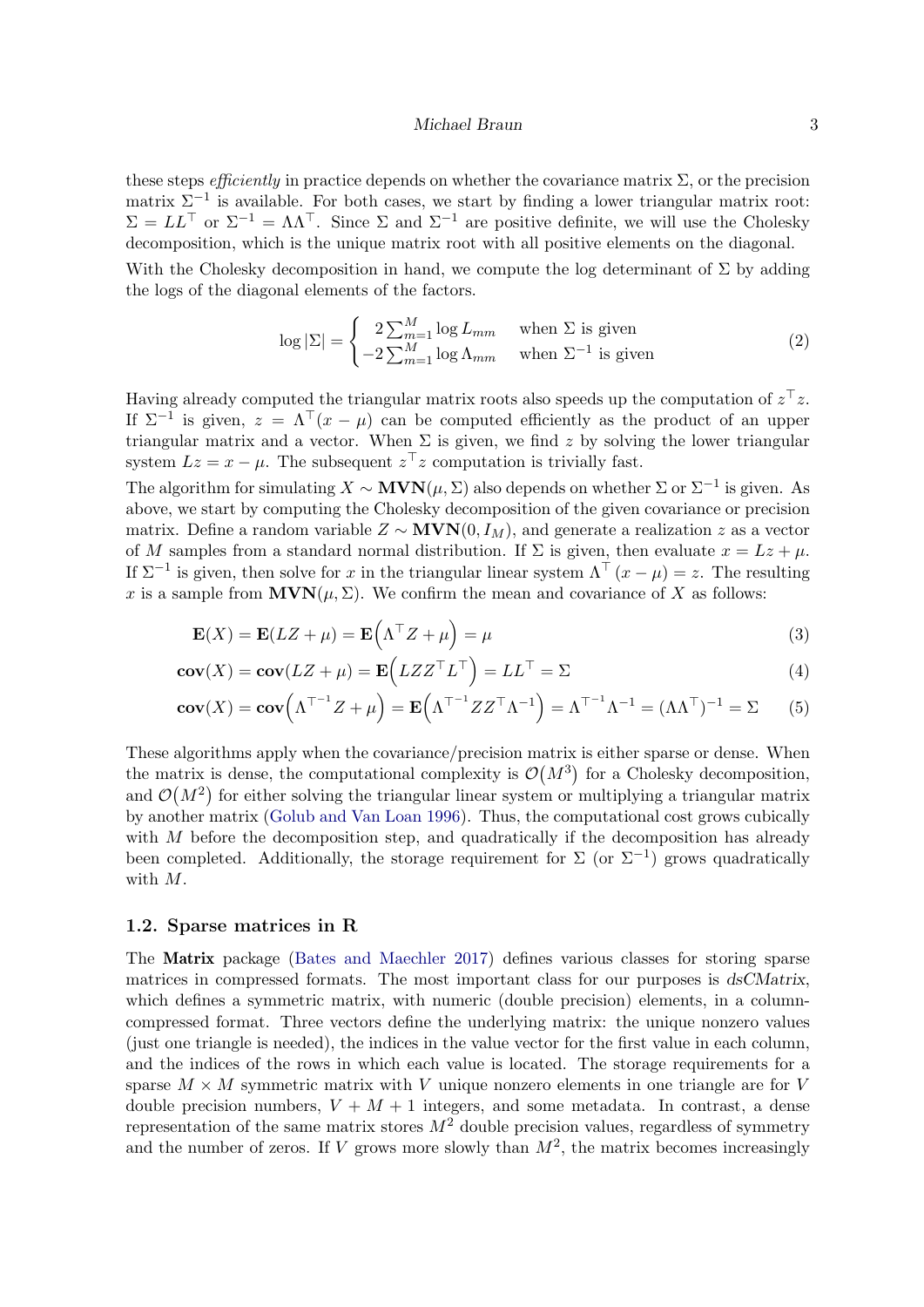#### 4 sparseMVN

sparse (a smaller percentage of elements are nonzero), with greater efficiency gains from storing the matrix in a compressed sparse format.

#### An example

To illustrate how sparse matrices require less memory resources when compressed than when stored densely, consider the following example, which borrows heavily from the vignette of the sparseHessianFD package [\(Braun](#page-9-2) [2017\)](#page-9-2).

Suppose we have a dataset of N households, each with  $T$  opportunities to purchase a particular product. Let  $y_i$  be the number of times household i purchases the product, out of the T purchase opportunities, and let  $p_i$  be the probability of purchase. The heterogeneous parameter  $p_i$  is the same for all T opportunities, so  $y_i$  is a binomial random variable.

Let  $\beta_i \in \mathbb{R}^k$  be a heterogeneous coefficient vector that is specific to household i, such that  $\beta_i = (\beta_{i1}, \ldots, \beta_{ik})$ . Similarly,  $w_i \in \mathbb{R}^k$  is a vector of household-specific covariates. Define each  $p_i$  such that the log odds of  $p_i$  is a linear function of  $\beta_i$  and  $w_i$ , but does not depend directly on  $\beta_i$  and  $w_j$  for another household  $j \neq i$ .

$$
p_i = \frac{\exp(w_i' \beta_i)}{1 + \exp(w_i' \beta_i)}, \ i = 1...N
$$
\n(6)

The coefficient vectors  $\beta_i$  are distributed across the population of households following a MVN distribution with mean  $\mu \in \mathbb{R}^k$  and covariance  $\mathbf{A} \in \mathbb{R}^{k \times k}$ . Assume that we know  $\mathbf{A}$ , but not  $\mu$ , so we place a multivariate normal prior on  $\mu$ , with mean 0 and covariance  $\Omega \in \mathbb{R}^{k \times k}$ . Thus, the parameter vector  $x \in \mathbb{R}^{(N+1)k}$  consists of the Nk elements in the N  $\beta_i$  vectors, and the k elements in  $\mu$ .

The log posterior density, ignoring any normalization constants, is

$$
\log \pi(\beta_{1:N}, \mu | \mathbf{Y}, \mathbf{W}, \mathbf{A}, \mathbf{\Omega}) = \sum_{i=1}^{N} \left( p_i^{y_i} (1 - p_i)^{T - y_i} - \frac{1}{2} (\beta_i - \mu)^{\top} \mathbf{A}^{-1} (\beta_i - \mu) \right) - \frac{1}{2} \mu^{\top} \mathbf{\Omega}^{-1} \mu
$$
\n(7)

Because one element of  $\beta_i$  can be correlated with another element of  $\beta_i$  (for the same unit), we allow for the cross-partials between elements of  $\beta_i$  for any i to be nonzero. Also, because the mean of each  $\beta_i$  depends on  $\mu$ , the cross-partials between  $\mu$  and any  $\beta_i$  can be nonzero. However, since the  $\beta_i$  and  $\beta_j$  are independent samples, and the  $y_i$  are conditionally independent, the cross-partial derivatives between an element of  $\beta_i$  and any element of any  $\beta_j$  for  $j \neq i$ , must be zero. When  $N$  is much greater than  $k$ , there will be many more zero cross-partial derivatives than nonzero, and the Hessian of the log posterior density will be sparse.

The sparsity pattern depends on how the variables are ordered. One such ordering is to group all of the coefficients in the  $\beta_i$  for each unit together, and place  $\mu$  at the end.

$$
\beta_{11}, \ldots, \beta_{1k}, \beta_{21}, \ldots, \beta_{2k}, \ldots, \beta_{N1}, \ldots, \beta_{Nk}, \mu_1, \ldots, \mu_k
$$
\n
$$
(8)
$$

In this case, the Hessian has a "block-arrow" pattern. Figure [1a](#page-4-0) illustrates this pattern for  $N = 5$  and  $k = 2$  (12 total variables).

Another possibility is to group coefficients for each covariate together.

$$
\beta_{11}, \ldots, \beta_{N1}, \beta_{12}, \ldots, \beta_{N2}, \ldots, \beta_{1k}, \ldots, \beta_{Nk}, \mu_1, \ldots, \mu_k
$$
\n
$$
(9)
$$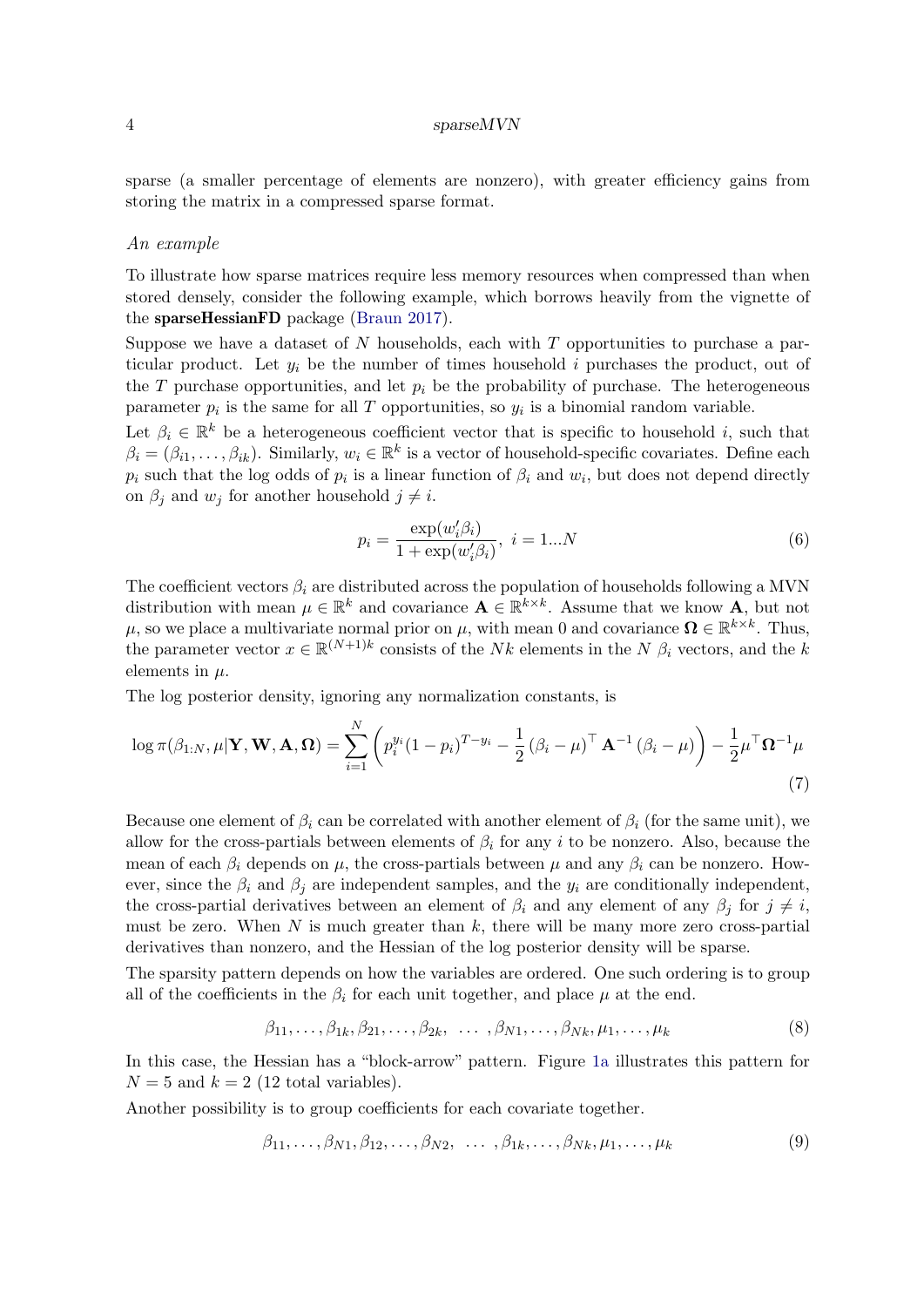<span id="page-4-0"></span>

| $[2,]$ . $ $ $ $ $ $<br>$[2,]$        <br>$[3,]$        <br>$[3,]$        <br>$[4,] \ldots$        <br>$[4,] \cdot \cdot \cdot \cdot \cdot \cdot \cdot \cdot \cdot \cdot   \cdot  $<br>$[5,]$        <br>$[6,] \cdot \cdot \cdot \cdot   \cdot   \cdot \cdot \cdot  $<br>$[7,]$ $ $ $ $ $ $<br>$[7,]$ . $ $ $ $ $ $ |  |  |  |  |  |  |  |  |  |  |  |  |  |  |  |
|---------------------------------------------------------------------------------------------------------------------------------------------------------------------------------------------------------------------------------------------------------------------------------------------------------------------|--|--|--|--|--|--|--|--|--|--|--|--|--|--|--|
|                                                                                                                                                                                                                                                                                                                     |  |  |  |  |  |  |  |  |  |  |  |  |  |  |  |
|                                                                                                                                                                                                                                                                                                                     |  |  |  |  |  |  |  |  |  |  |  |  |  |  |  |
|                                                                                                                                                                                                                                                                                                                     |  |  |  |  |  |  |  |  |  |  |  |  |  |  |  |
|                                                                                                                                                                                                                                                                                                                     |  |  |  |  |  |  |  |  |  |  |  |  |  |  |  |
|                                                                                                                                                                                                                                                                                                                     |  |  |  |  |  |  |  |  |  |  |  |  |  |  |  |
|                                                                                                                                                                                                                                                                                                                     |  |  |  |  |  |  |  |  |  |  |  |  |  |  |  |
| $[8,]$        <br>$[8,]$ $ $ $ $ $ $ $ $                                                                                                                                                                                                                                                                            |  |  |  |  |  |  |  |  |  |  |  |  |  |  |  |
| $[9,]$ $ $ $ $ . $ $<br>$[9,]$                                                                                                                                                                                                                                                                                      |  |  |  |  |  |  |  |  |  |  |  |  |  |  |  |
| $[10, 1, \ldots, \ldots, 111]$<br>$[10,] \cdot \cdot \cdot \cdot   \cdot \cdot \cdot   \cdot  $                                                                                                                                                                                                                     |  |  |  |  |  |  |  |  |  |  |  |  |  |  |  |
| $[11, ]                                    $<br>$[11, ]                                    $                                                                                                                                                                                                                        |  |  |  |  |  |  |  |  |  |  |  |  |  |  |  |
| $[12, ]$                          <br>$[12,]$                                                                                                                                                                                                                                                                       |  |  |  |  |  |  |  |  |  |  |  |  |  |  |  |
|                                                                                                                                                                                                                                                                                                                     |  |  |  |  |  |  |  |  |  |  |  |  |  |  |  |

(a) A "block-arrow" sparsity pattern. (b) A "banded" sparsity pattern.

Figure 1: Two examples of sparsity patterns for a hierarchical model.

Now the Hessian has an "banded" sparsity pattern, as in Figure [1b.](#page-4-0)

In both cases, the number of nonzeros is the same. There are 144 elements in this symmetric matrix. If the matrix is stored in the standard base R dense format, memory is reserved for all 144 values, even though only 64 values are nonzero, and only 38 values are unique. For larger matrices, the reduction in memory requirements by storing the matrix in a sparse format can be substantial.<sup>[3](#page-4-1)</sup>. If  $N = 1,000$ , then  $M = 2,002$ , with more than 4 million elements in the Hessian. However, only 12,004 of those elements are nonzero, with 7,003 unique values in the lower triangle. The dense matrix requires 30.6 Mb of RAM, while a sparse symmetric matrix of the dsCMatrix class requires only 91.5 Kb.

This example is relevant because, when evaluated at the posterior mode, the Hessian matrix of the log posterior is the MVN precision matrix  $\Sigma^{-1}$  of a MVN approximatation to the posterior distribution of  $(\beta_{1:N}, \mu)$ . If we were to simulate from this MVN using rmvnorm, or evaluate MVN densities using dmvnorm, we would need to invert  $\Sigma^{-1}$  to  $\Sigma$  first, and store it as a dense matrix. Internally, rmvnorm and dmvnorm invoke dense linear algebra routines, including matrix factorization.

# 2. Using the sparseMVN package

The signatures of the **sparseMVN** key sparse matrix functions are

rmvn.sparse(n, mu, CH, prec=TRUE) dmvn.sparse(x, mu, CH, prec=TRUE, log=TRUE)

The rmvn.sparse function returns a matrix x with n rows and length (mu) columns. dmvn.sparse returns a vector of length n: densities if log=FALSE, and log densities if log=TRUE.

<span id="page-4-1"></span><sup>&</sup>lt;sup>3</sup>Because sparse matrix structures store row and column indices of the nonzero values, they may use more memory than dense storage if the total number of elements is small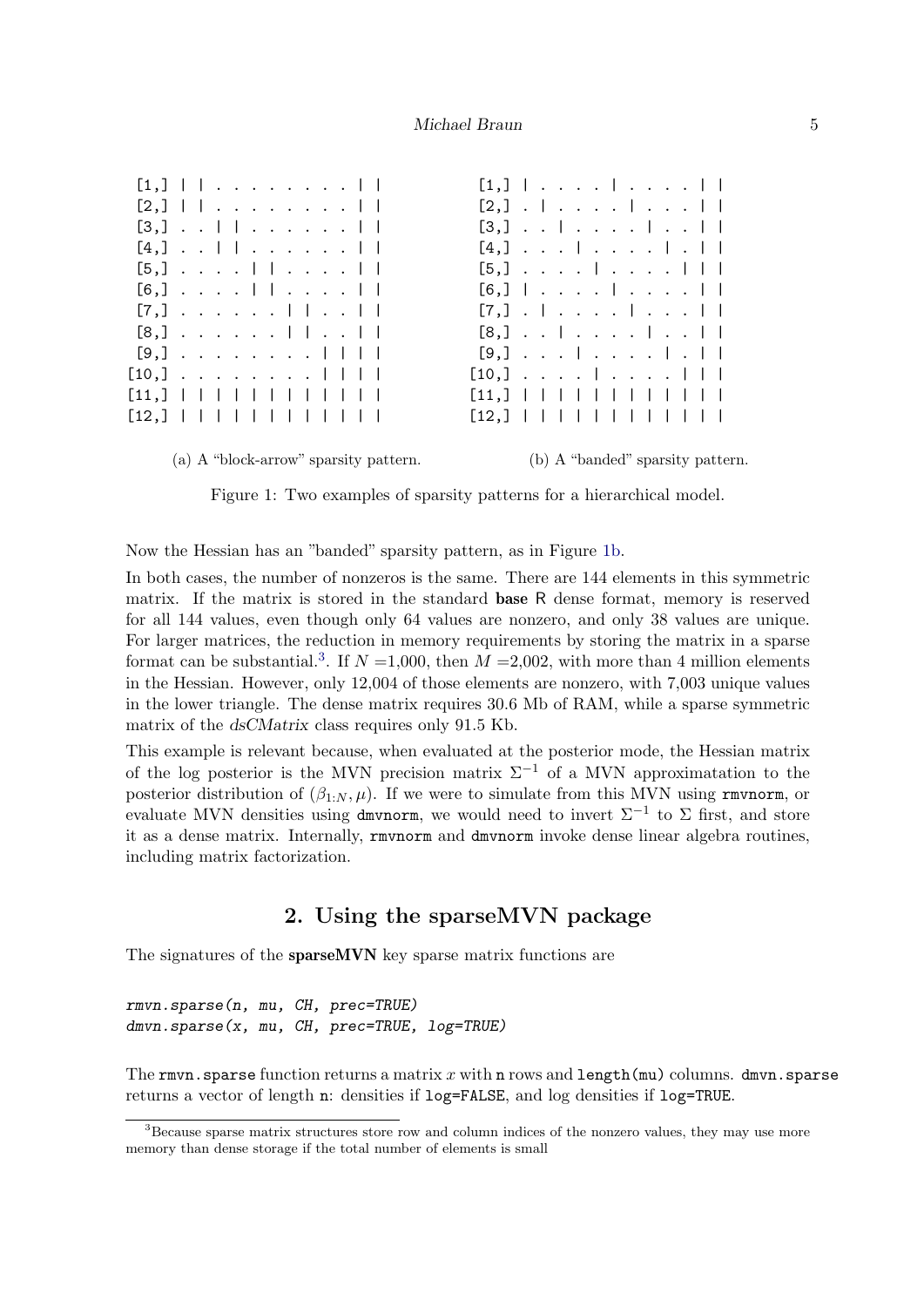<span id="page-5-0"></span>

|                  | x A numeric matrix. Each row is an MVN sample.                                                                                                                          |
|------------------|-------------------------------------------------------------------------------------------------------------------------------------------------------------------------|
| mu               | A numeric vector. The mean of the MVN random variable.                                                                                                                  |
| <b>CH</b>        | Either a dCHMsimpl or dCHMsuper object representing the Cholesky decomposi-<br>tion of the covariance/precision matrix.                                                 |
| prec             | Logical value that identifies CH as the Cholesky decomposition of either a covariance<br>$(\Sigma, \text{prec=TRUE})$ or precision( $\Sigma^{-1}$ , prec=FALSE) matrix. |
| $\mathbf{n}$     | Number of random samples to be generated.                                                                                                                               |
| log <sub>1</sub> | If log=TRUE, the log density is returned.                                                                                                                               |

Table 1: Arguments to the rmvn.sparse and dmvn.sparse functions.

Table [1](#page-5-0) describes the function arguments. These functions do require the user to compute the Cholesky decomposition CH beforehand, but this needs to be done only once (as long as  $\Sigma$  or  $\Sigma^{-1}$  does not change). CH should be computed using the Cholesky function from the Matrix package. More details about the Cholesky function are available in the Matrix documentation, but it is a simple function to use. The first argument is a sparse symmetric matrix stored as a dsCMatrix object. As far as we know, there is no particular need to deviate from the defaults of the remaining arguments. If Cholesky uses a fill-reducing permutation to compute CH, the sparseMVN functions will handle that directly, with no additional user intervention required. The chol function in base R should not be used.

## <span id="page-5-1"></span>2.1. An example

Suppose we want to generate samples from an MVN approximation to the posterior distribution of our example model from Section [1.2.](#page-2-0) sparseMVN includes functions to simulate data for the example (binary.sim), and to compute the log posterior density (binary.f), gradient (binary.grad), and Hessian (binary.hess). The trust.optim function in the trustOptim package [\(Braun](#page-9-3) [2014\)](#page-9-3) is a nonlinear optimizer that estimates the curvature of the objective function using a sparse Hessian.

```
R> D <- sparseMVN::binary.sim(N=50, k=2, T=50)
R> priors <- list(inv.A=diag(2), inv.Omega=diag(2))
R> start <- rep(c(-1,1),51)
R> opt <- trustOptim::trust.optim(start,
                       fn = sparseMVN::binary.f,+ gr=sparseMVN::binary.grad,
+ hs=sparseMVN::binary.hess,
+ data=D, priors=priors,
+ method="Sparse",
+ control=list(function.scale.factor=-1))
```
The call to trust.optim returns the posterior mode, and the Hessian evaluated at the mode. These results serve as the mean and the negative precision of the MVN approximation to the posterior distribution of the model.

 $R > R < - 100$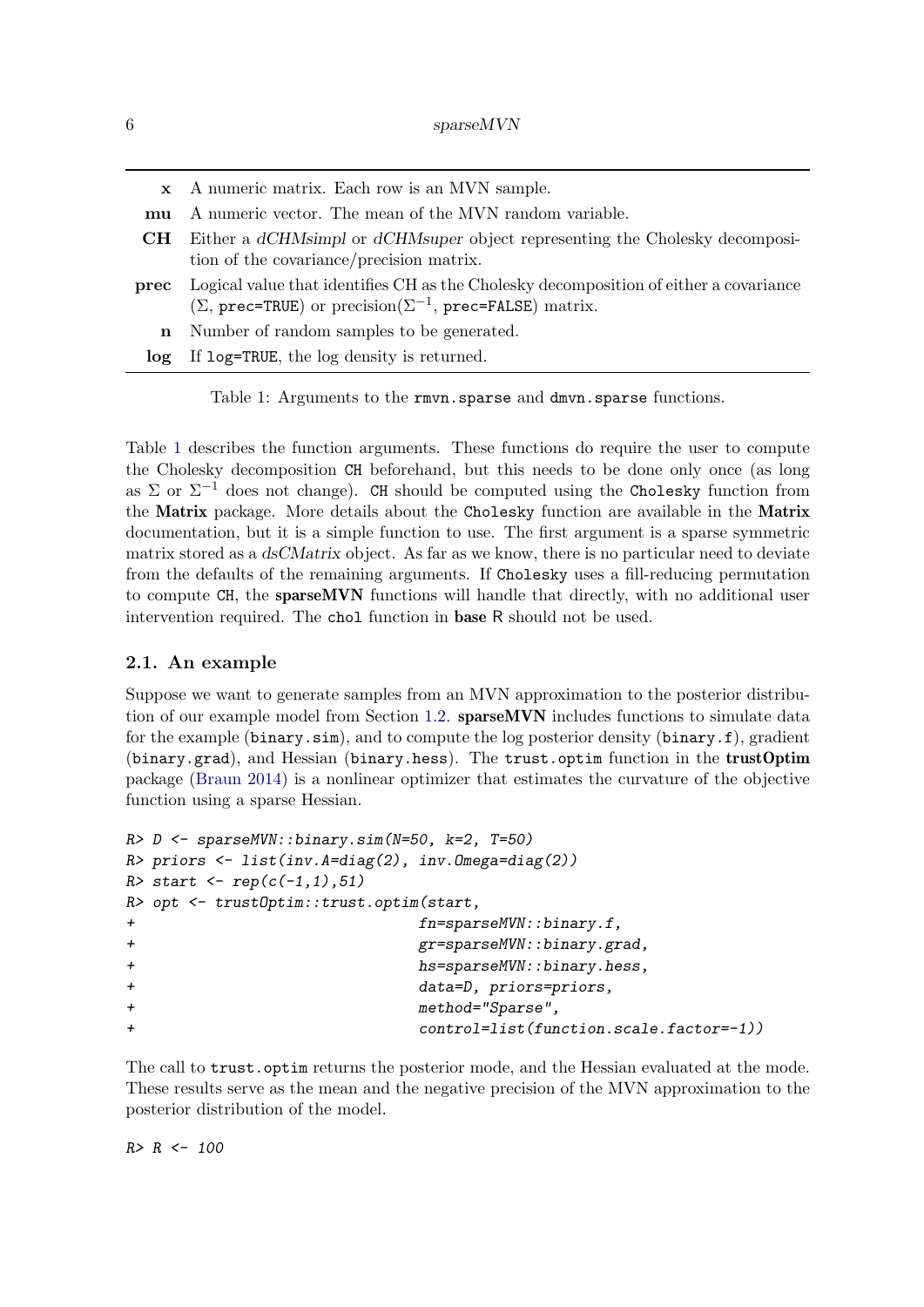```
R> pm <- opt[["solution"]]
R > H \leftarrow -opt[["hessian"]]R> CH <- Cholesky(H)
```
We can then sample from the posterior using an MVN approximation, and compute the MVN log density for each sample.

```
R> samples <- rmvn.sparse(R, pm, CH, prec=TRUE)
R> logf <- dmvn.sparse(samples, pm, CH, prec=TRUE)
```
The ability to accept a precision matrix, rather than having to invert it to a covariance matrix, is a valuable feature of **sparse MVN**. This is because the inverse of a sparse matrix is not necessarily sparse. In the following chunk, we invert the Hessian, and drop zero values to maintain any remaining sparseness. Note that there are 10,404 total elements in the Hessian.

```
R> Matrix::nnzero(H)
```
# [1] 402

```
R> Hinv \leftarrow drop0(solve(H))
R> Matrix::nnzero(Hinv)
```
# [1] 10404

Nevertheless, we should check that the log densities from dmvn.sparse correspond to those that we would get from dmvnorm.

```
R> logf_dense <- dmvnorm(samples, pm, as.matrix(Hinv), log=TRUE)
R> all.equal(logf, logf_dense)
```
# [1] TRUE

# 3. Timing

In this section we show the efficiency gains from **sparseMVN** by comparing the run times between rmvn.sparse and rmvnorm, and between dmvn.sparse and dmvnorm. In these tests, we construct covariance/precision matrices with the same structure as the Hessian of the log posterior density of the example model in Section [2.1.](#page-5-1) Parameters are ordered such that the matrix has a block-arrow pattern, as in Figure [1a.](#page-4-0) The size and sparsity of the test matrices vary through manipulation of the number of blocks  $(N)$ , the size of each block  $(k)$ , and the number of rows/columns in the margin (also k). Each test matrix has  $(N+1)k$  rows and columns. Table [2](#page-7-0) summarizes the case conditions.

Figure [2](#page-8-0) compares mean run times to compute 1,000 MVN densities, and generate 1,000 MVN samples, using functions in sparseMVN (rmvn.sparse, dmvn.sparse) and mvtnorm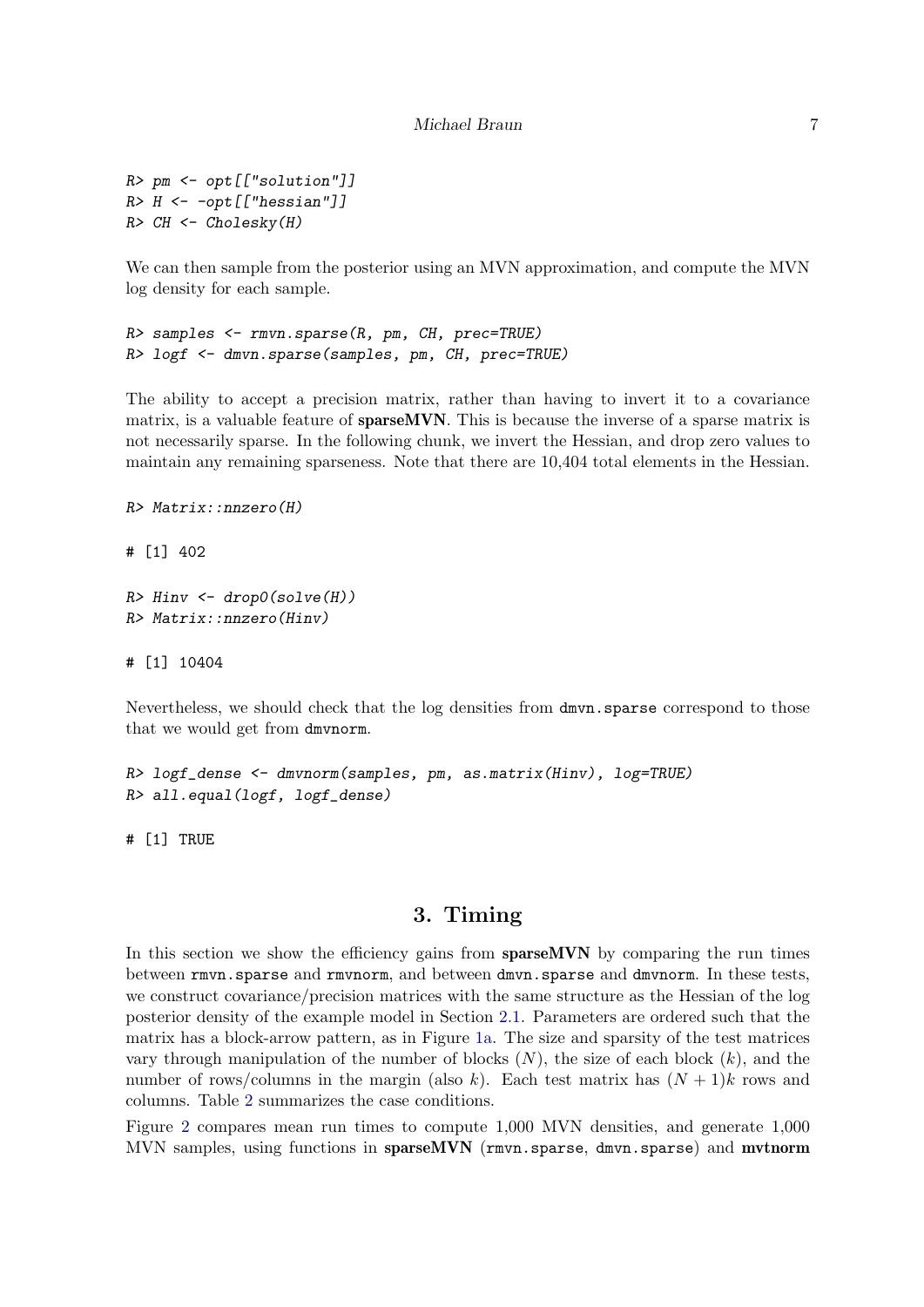<span id="page-7-0"></span>

|       |     |           |           |        | nonzeros  |          |
|-------|-----|-----------|-----------|--------|-----------|----------|
|       | N   | variables | elements  | full   | lower tri | sparsity |
|       | 10  | 22        | 484       | 124    | 73        | 0.256    |
|       | 20  | 42        | 1,764     | 244    | 143       | 0.138    |
|       | 50  | 102       | 10,404    | 604    | 353       | 0.058    |
| $k=2$ | 100 | 202       | 40,804    | 1,204  | 703       | 0.030    |
|       | 200 | 402       | 161,604   | 2,404  | 1,403     | 0.015    |
|       | 300 | 602       | 362,404   | 3,604  | 2,103     | 0.010    |
|       | 400 | 802       | 643,204   | 4,804  | 2,803     | 0.007    |
|       | 500 | 1,002     | 1,004,004 | 6,004  | 3,503     | 0.006    |
|       | 10  | 44        | 1,936     | 496    | 270       | 0.256    |
|       | 20  | 84        | 7,056     | 976    | 530       | 0.138    |
|       | 50  | 204       | 41,616    | 2,416  | 1,310     | 0.058    |
| $k=4$ | 100 | 404       | 163,216   | 4,816  | 2,610     | 0.030    |
|       | 200 | 804       | 646,416   | 9,616  | 5,210     | 0.015    |
|       | 300 | 1,204     | 1,449,616 | 14,416 | 7,810     | 0.010    |
|       | 400 | 1,604     | 2,572,816 | 19,216 | 10,410    | 0.007    |
|       | 500 | 2,004     | 4,016,016 | 24,016 | 13,010    | 0.006    |

Table 2: Cases for timing comparision.  $N$  and  $k$  refer, respectively, to the number of blocks in the block-arrow structure (analogous to heterogeneous units in the binary choice example), and the size of each block. The total number of variables is  $M = (N + 1)k$ , and the total number of elements in the matrix is  $M^2$ . The three rightmost columns present the number of nonzeros in the full matrix and lower triangle, and the sparsity (proportion of matrix elements that are nonzero).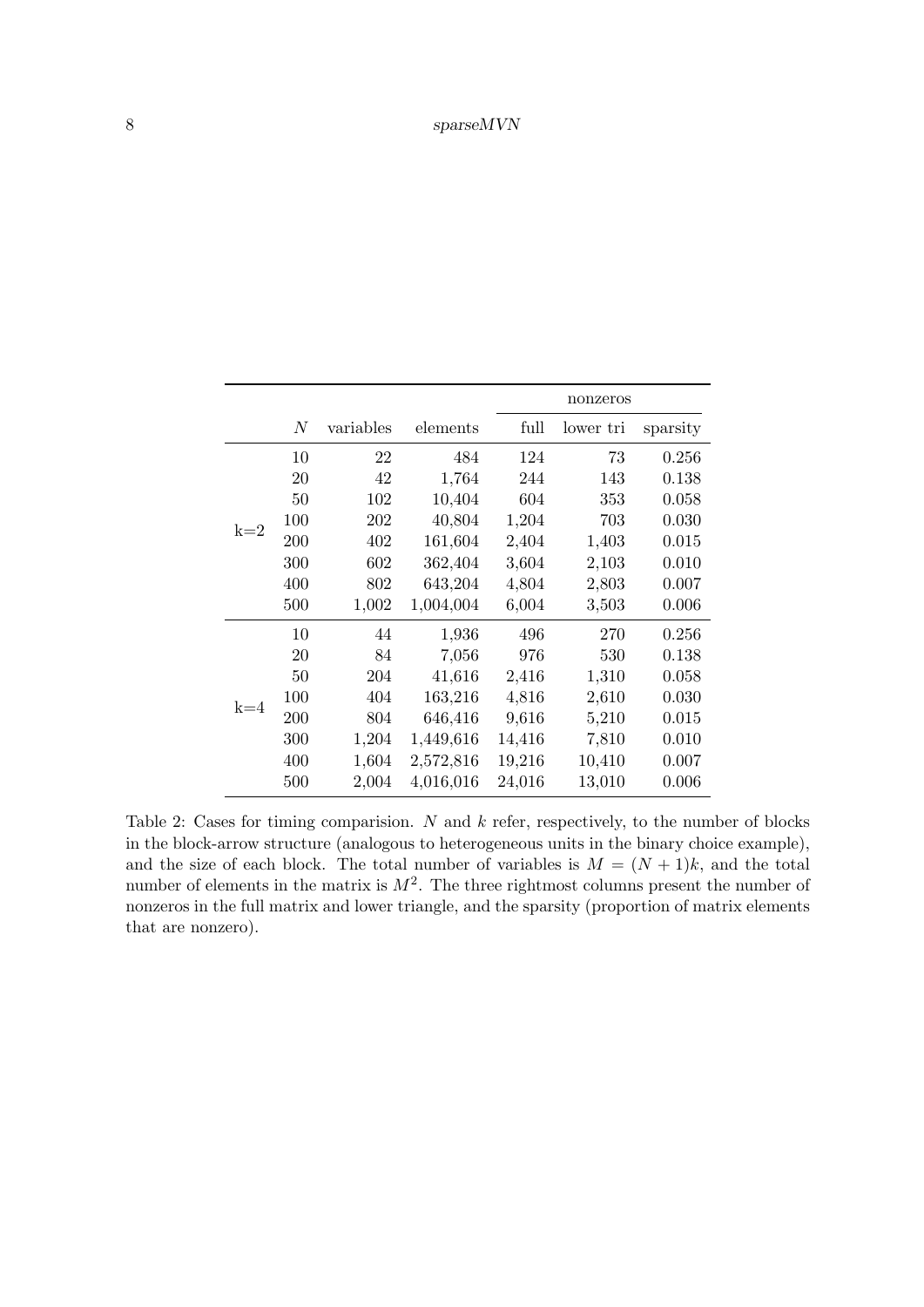<span id="page-8-0"></span>

Figure 2: Mean computation time for simulating 1,000 MVN samples, and computing 1,000 MVN densities, averaged over 200 replications. Densities were computed using dmvnorm and dmvn.sparse, while random samples were generated using rmvnorm and rmvn.sparse.

(rmvnorm, dmvnorm). Times were collected over 200 replications on a 2013-vintage Mac Pro with a 12-core 2.7 GHz Intel Xeon E5 processor and 64 GB of RAM. The times for **mythorm** are faster than **sparseMVN** for low dimensional cases ( $N \le 50$ ), but grow quadratically in the number of variables.[4](#page-8-1) This is because the number of elements stored in a dense covariance matrix grows quadratically with the number of variables. In this example, storage and computation requirements for the sparse matrix grow linearly with the number of variables, so the sparseMVN run times grow linearly as well [\(Braun and Damien](#page-9-4) [2016,](#page-9-4) sec. 4). The comparative advantage of **sparseMVN** increases with the sparsity of the covariance matrix.<sup>[5](#page-8-2)</sup>

The sparseMVN functions always require a sparse Cholesky decomposition of the covariance or precision matrix, and the mvtnorm functions require a dense precision matrix to be inverted into a dense covariance matrix. Figure [3](#page-9-5) compares the computation times of these preparatory steps. There are three cases to consider: inverting a dense matrix using the solve function, decomposing a sparse matrix using Cholesky, and decomposing a dense matrix using chol.

<span id="page-8-1"></span><sup>&</sup>lt;sup>4</sup>As an example, in the  $N = 10$ ,  $k = 2$  case, the mean time to compute 1,000 MVN densities is 1.1 ms using dmvnorm, but more than 3.7 ms using dmvn.sparse.

<span id="page-8-2"></span><sup>&</sup>lt;sup>5</sup>Across all cases there was hardly any difference in the **sparseMVN** run times when providing the precision matrix instead of the covariance.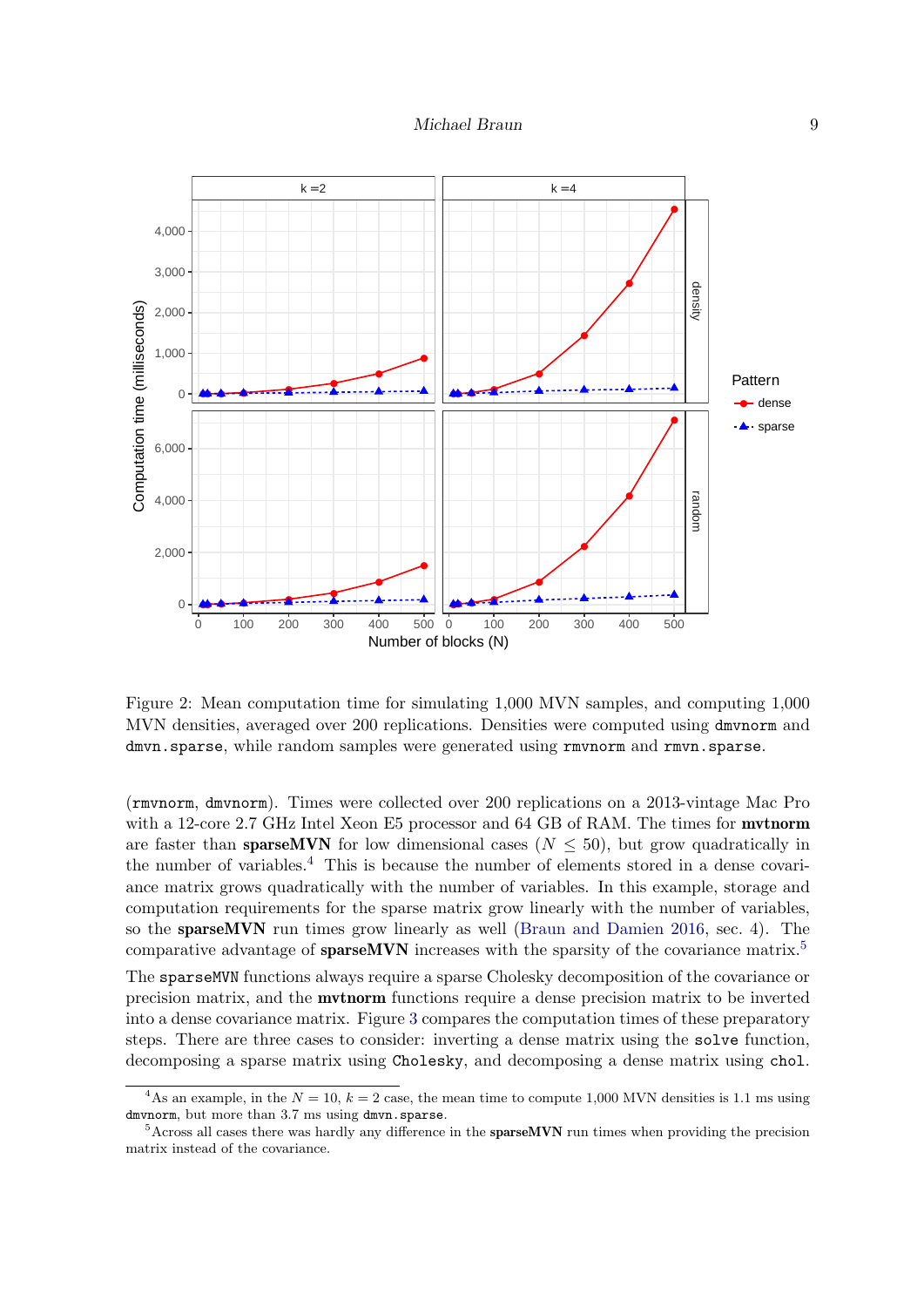#### 10 sparseMVN

<span id="page-9-5"></span>

Figure 3: Computation time for Cholesky decomposition of sparse and dense matrices, and inversion of dense matrices.

Applying chol to a dense function is not a required operation in advance of calling rmvnorm or dmvnorm, but those functions will invoke some kind of decomposition internally. We include it in our comparison because it comprises a substantial part of the computation time. The decomposition and inversion operations on the dense matrices grow cubically as the size of the matrix increases. The sparse Cholesky decomposition time is negligible. For example, the mean run time for the  $N = 500$ ,  $k = 4$  case is about 0.39 ms.

Code to replicate the data used in Figures [2](#page-8-0) and [3](#page-9-5) is available as an online supplement to this paper, and in the doc/ directory of the installed package.

# References

- <span id="page-9-0"></span>Bates D, Maechler M (2017). Matrix: Sparse and Dense Matrix Classes and Methods. R package version 1.2-8, URL <https://CRAN.R-project.org/package=Matrix>.
- <span id="page-9-3"></span>Braun M (2014). "trustOptim: An R Package for Trust Region Optimization with Sparse Hessians." Journal of Statistical Software, 60(4), 1–16. URL [http://www.jstatsoft.org/](http://www.jstatsoft.org/v60/i04/) [v60/i04/](http://www.jstatsoft.org/v60/i04/).
- <span id="page-9-2"></span>Braun M (2017). sparseHessianFD: An R Package for Estimating Sparse Hessians. URL <https://cran.r-project.org/package=sparseHessianFD>.
- <span id="page-9-4"></span>Braun M, Damien P (2016). "Scalable Rejection Sampling for Bayesian Hierarchical Models." Marketing Science, 35(3), 427–444. [doi:10.1287/mksc.2014.0901](http://dx.doi.org/10.1287/mksc.2014.0901).
- <span id="page-9-1"></span>Chen Y, Davis TA, Hager WW, Rajamanickam S (2008). "Algorithm 887: CHOLMOD, Supernodal Sparse Cholesky Factorization and Update/Downdate." ACM Transactions on Mathematical Software, 35(3), 1–14. [doi:10.1145/1391989.1391995](http://dx.doi.org/10.1145/1391989.1391995).